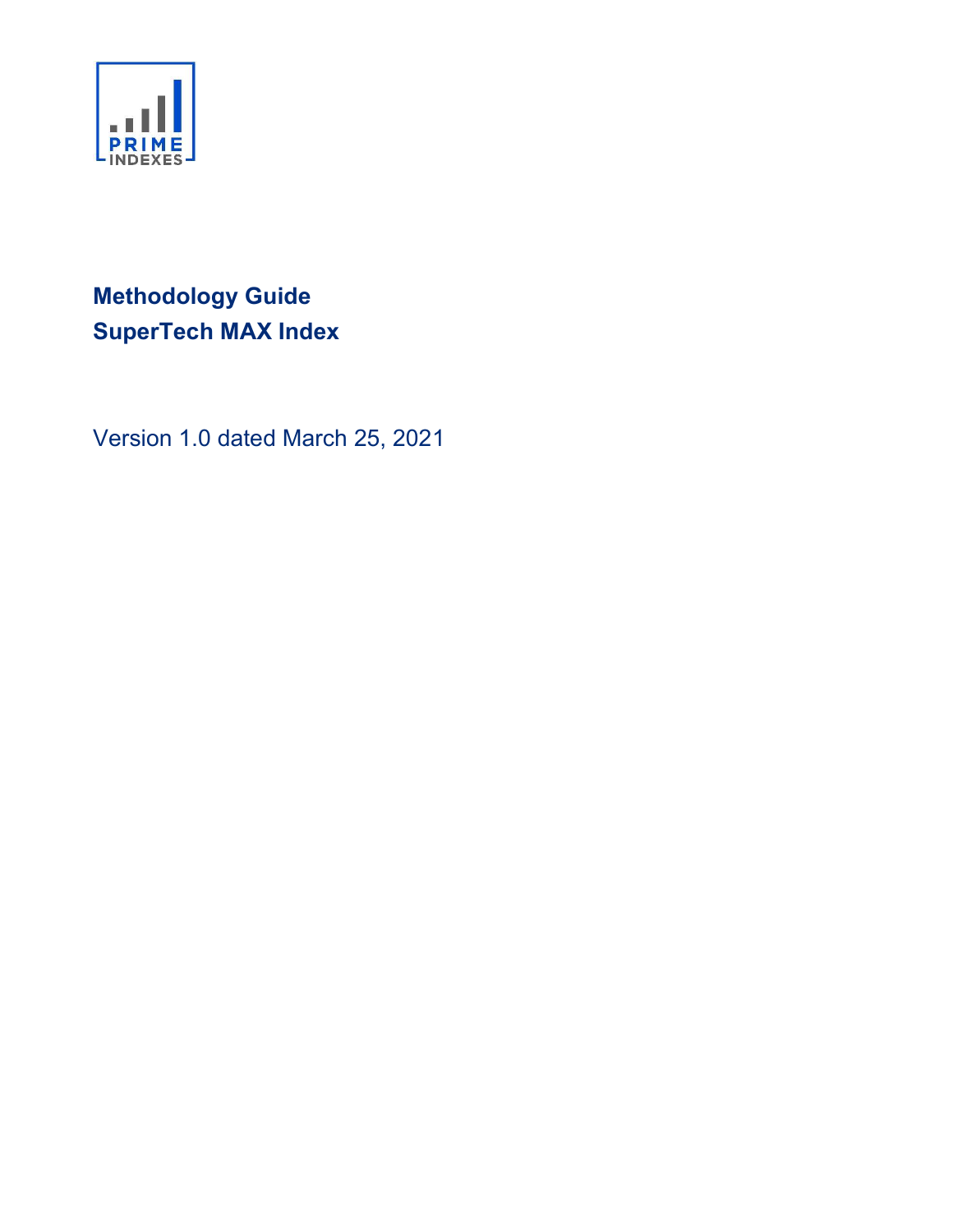# **Introduction**

#### 1 Index specifications

- 1.1 Name and Symbols
- 1.2 Initial value
- 1.3 Distribution
- 1.4 Prices and calculation frequency
- 1.5 Weighting
- 1.6 Decision-making bodies
- 1.7 Publication
- 1.8 Historical data
- 1.9 Licensing

# 2 Composition of the Index

- 2.1 Selection of the Index Constituents
- 2.2 Ordinary adjustment
- 2.3 Extraordinary adjustment

#### 3 Calculation of the Index

- 3.1 Index formula
- 3.2 Accuracy
- 3.3 Adjustments
- 3.4 Dividends and other distributions
- 3.5 Corporate actions
- 3.6 Calculation of the Index in the event of a market disruption

# 4 Definitions

# 5 Appendix

#### 5.1 Contact data

#### 5.2 Calculation of the Index – change in calculation method

This document contains the underlying principles regarding the structure and the operation of the SuperTech MAX Index (the "Index"). Prime Indexes shall make every effort to implement these principles. Prime Indexes does not offer any explicit or tacit guarantee or assurance, neither pertaining to the results from the use of the Index nor the Index value at any certain point in time nor in any other respect. The Index is calculated and disseminated by Solactive AG (the "Index Calculation Agent") and it strives to the best of its ability to ensure the correctness of the calculation. There is no obligation for Prime Indexes irrespective of possible obligations to issuers – to advise third parties, including investors and/or financial intermediaries, of any errors in the Index. The publication of the Index by Prime Indexes is not a recommendation for capital investment and does not contain any assurance or opinion of Prime Indexes regarding a possible investment in a financial instrument based on this Index.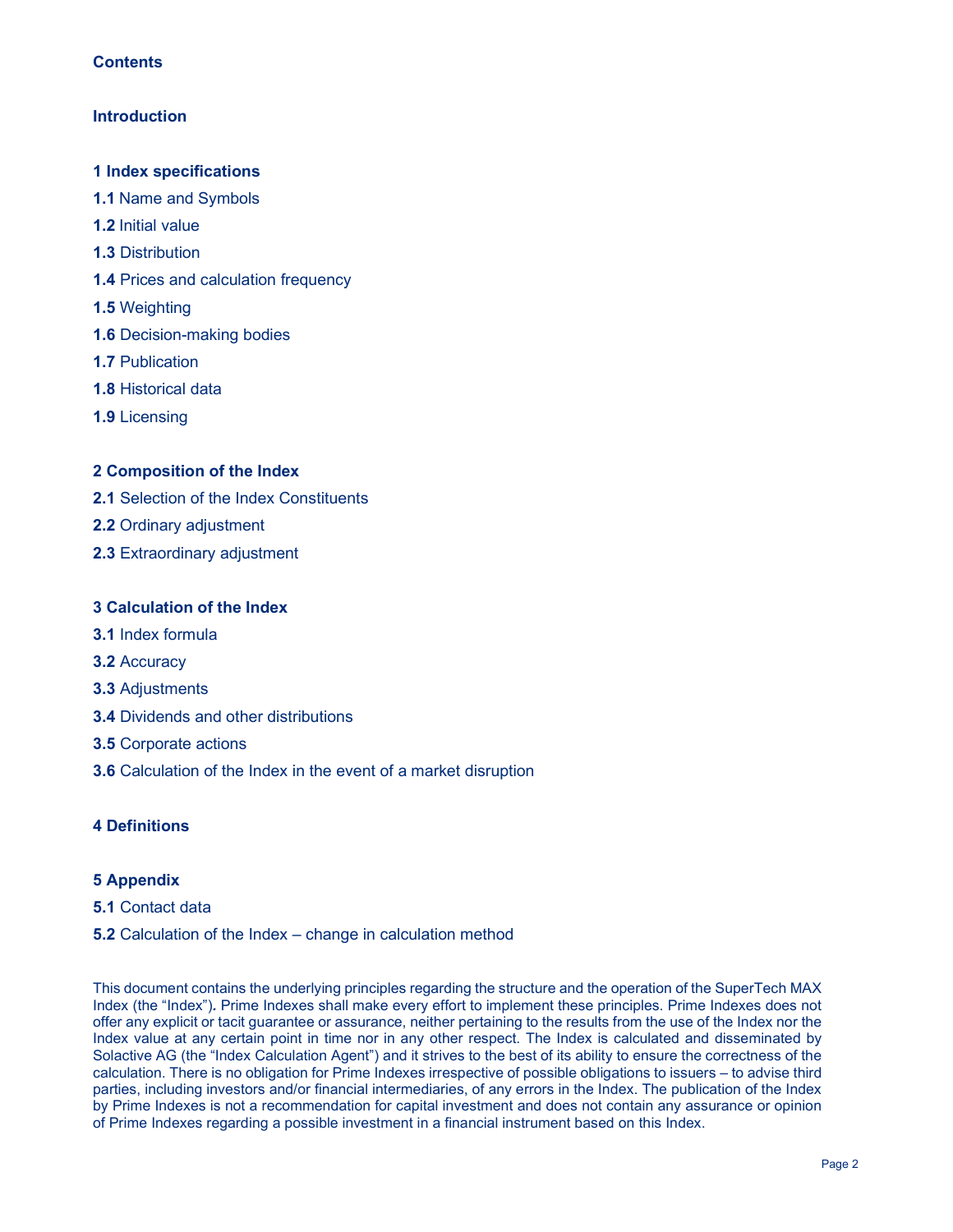#### **Introduction**

This document is to be used as a guideline with regard to the composition, calculation and management of the Index. Any changes made to the guideline are initiated by the Committee specified in section 1.6. The Index is calculated and published by the Index Calculation Agent, on behalf of Prime Indexes. The name "Prime Indexes" is trademarked.

#### 1 Index specifications

The SuperTech MAX Index (the "Index") is an Index of Prime Indexes, a division of Level ETF Ventures LLC, and is calculated and distributed by the Index Calculation Agent.

The Index has been created to provide investors with a reference measure that enables them to track both event-driven news and long-term trends in high-growth internet-focused companies. To be included in the Index, companies need to have satisfied the eligibility requirements described herein. The SuperTech MAX index is a large-scale version of the SuperTech index. Specifically, SuperTech MAX is 100 times the levels of SuperTech index. The index focus, eligibility requirements, and composition of both indexes shall be the same.

There are three different versions of the Index calculated and published by the Index Calculation Agent:

- Gross Total Return this version measures the performance of the index with all dividends reinvested gross of foreign dividend withholding taxes
- Net Total Return this version measures the performance of the index with all dividends reinvested net of foreign dividend withholding taxes
- Price Return this version measures the performance of only the capital appreciation of the Index Constituents and ignores dividends

The Index is published in US Dollars.

#### 1.1 Name and Symbols

The Index is distributed under the following codes and symbols:

| <b>Name</b>                    | <b>Bloomberg</b> | <b>Reuters</b>   | <b>ISIN</b>  | <b>WKN</b>    |
|--------------------------------|------------------|------------------|--------------|---------------|
| SuperTech MAX Index PR         | <b>TECHMAX</b>   | TECHMAX.         | DE000SL0CGQ3 | <b>SLOCGQ</b> |
| <b>SuperTech MAX Index NTR</b> | N/A              | .TECHMAXN        | DE000SL0CGR1 | <b>SLOCGR</b> |
| <b>SuperTech MAX Index GTR</b> | N/A              | <b>.TECHMAXT</b> | DE000SL0CGS9 | <b>SLOCGS</b> |

# 1.2 Initial value

The Index is based on 1000.00 at the close of trading on December 7, 2017.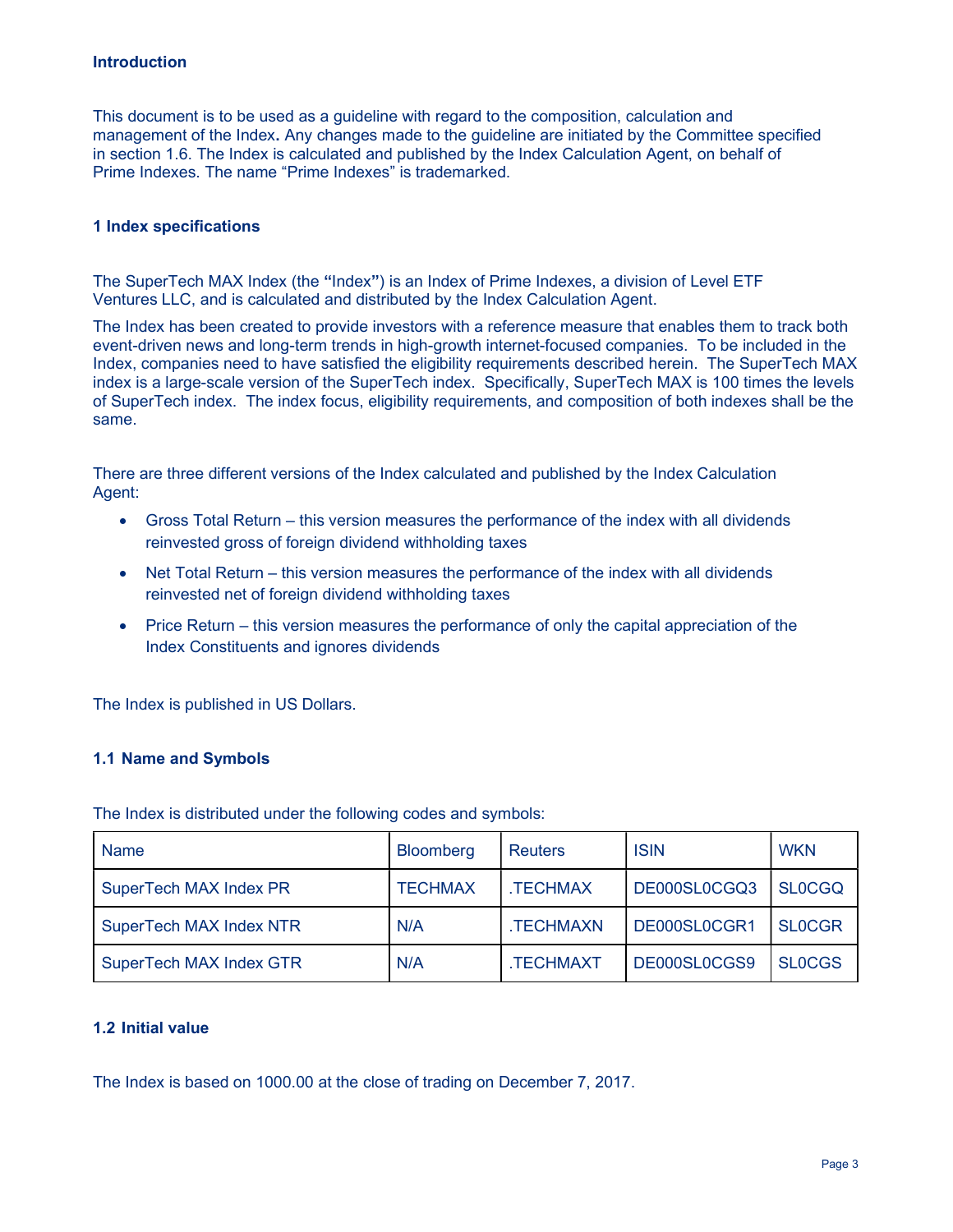## 1.3 Distribution

The Index is published via the price marketing services of Boerse Stuttgart AG and is distributed to all affiliated vendors. Each vendor decides on an individual basis as to whether it will distribute/display the Index via its information systems.

#### 1.4 Prices and calculation frequency

The Index Calculation Agent calculates and publishes the level of the Index every 15 seconds on each Index Trading Day from 9:00 a.m. to 4:50 p.m., Eastern Time using the most recent market prices of the Index Constituents on their respective primary exchanges. If an Index Constituent has stopped trading or has been halted, the last reported market price for that Index Constituent is used in the calculation. If an Index Constituent has not opened for trading, then the most recent Closing Price on Reuters for the preceding Index Trading Day for that Index Constituent is used in the calculation.

The Index Calculation Agent calculates Index levels using data inputs from market data aggregators or directly from the exchanges. If the Index Calculation Agent cannot calculate the Index level using its existing pricing data sources, then Prime Indexes will request that the Index Calculation Agent use an alternative pricing data source, such as other market data aggregators or exchanges, in order to resume calculating Index levels. If the Index Calculation Agent has no alternative pricing data source, then Prime Indexes may select an alternative Index Calculation Agent.

The Index levels are distributed to all affiliated vendors, including Reuters and Bloomberg. If the Index Calculation Agent cannot disseminate the Index level via Boerse Stuttgart AG, then Prime Indexes will request that the Index Calculation Agent use an alternative data disseminator. If the Index Calculation Agent has no alternative data disseminator, then Prime Indexes may select an alternative Index Calculation Agent.

The level of the Index will not be published until either (i) the Index Calculation Agent can resume using its existing data source or data disseminator, as applicable; (ii) the Index Calculation Agent uses an alternative data source or data disseminator, as applicable; or (iii) Prime Indexes selects a new Index Calculation Agent that can publish the Index level. Calculation errors may be identified by either Prime Indexes or the Index Calculation Agent, but only the Index Calculation Agent can publish corrected Index levels on a retrospective basis.

The "Closing Price" with respect to an Index Constituent on an Index Trading Day is the closing price on such Index Trading Day determined in accordance with such Index Constituent's primary exchange regulations. If an Index Constituent's primary exchange has no closing price for an Index Constituent, the Index Calculation Agent shall determine the Closing Price in a reasonable manner.

# 1.5 Weighting

On each Selection Day, Prime Indexes uses the following process to determine the Selection Weight of each Index Constituent as of the relevant Adjustment Day:

1.5.1 First, Prime Indexes determines the market capitalization ("MCAP") score of each security in the universe of eligible companies (described below) by ranking all such companies from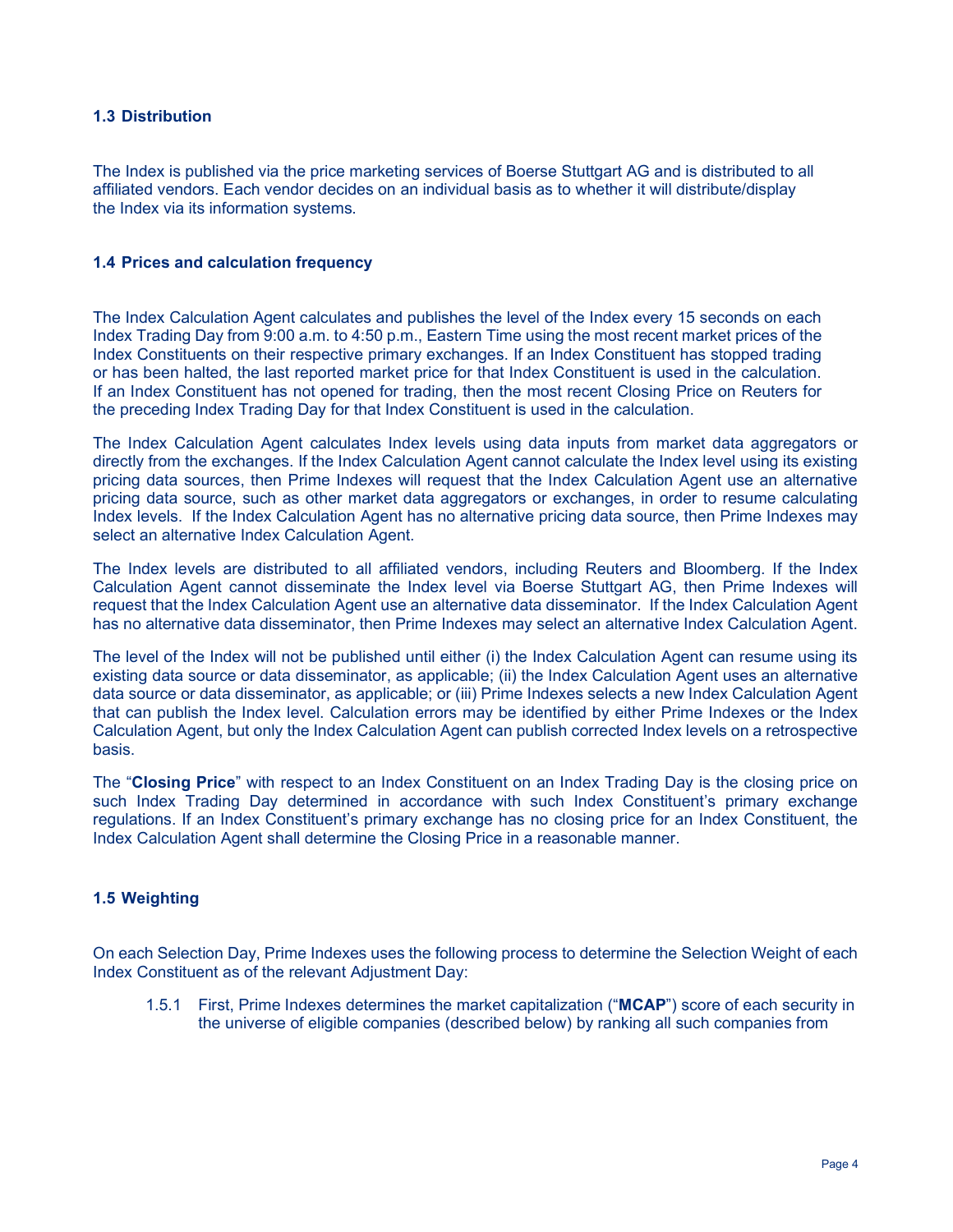largest to smallest based on their respective market capitalizations and assigning the company with the largest MCAP a score of one (1).

- 1.5.2 Next, Prime Indexes selects the top fifteen (15) companies based on their respective MCAP scores, beginning with the largest MCAP company (i.e., lowest score), using the following rules.
	- 1.5.2.1 If a company is an existing Index Constituent, and its MCAP score is 18 or higher, then it shall be removed from the Index and replaced by the company with a lower MCAP score that is not an existing Index Constituent.
	- 1.5.2.2 If a company *is not* an existing Index Constituent, and its MCAP score is 12 or lower, then it shall be added to the Index and the existing Index Constituent with the highest MCAP score shall be removed from the Index.
	- 1.5.2.3 In the event that two or more companies have an equal score, then their average daily trading volumes shall be used to break the tie. Tied companies are ranked by their respective average daily trading volume over the prior six months in descending order. The security with the greater average daily trading volume over the prior six months shall be selected.
- 1.4.3 Finally, Prime Indexes calculates the weights for each Index Constituent using the following formula:

$$
W_i = \frac{MCAP_i}{\sum_i^n MCAP_i}
$$

Where,  $W_i$  = the initial weighting for component i  $MCAP<sub>i</sub> = MCAP$  for component i n = the number of components

# Then:

- i. Where any of these components has a weight greater than 8.0%, redistribute that weight proportionally to those components with a weight of less than 8.0%.
- ii. Iterate through this sub-process repeatedly until none of these components have a weight greater than 8.0%.

Prime Indexes may, at its own discretion, and in response to industry best practices and/or changing regulatory requirements, modify any part of this index methodology.

# 1.6 Decision-making bodies

A Committee composed of staff from Prime Indexes is responsible for decisions regarding the composition of the Index as well as any amendments to the rules (in this document referred to as the "Committee" or the "Index Committee"). The future composition of the Index is determined by the Committee via the Reconstitution Process on the Selection Days according to the procedure outlined in 2.1 of this document. The Committee shall also decide about the future composition of the Index, if any Extraordinary Events should occur and the implementation of any necessary adjustments.

Members of the Committee can recommend changes to the guideline and submit them to the Committee staff for approval.

# 1.7 Publication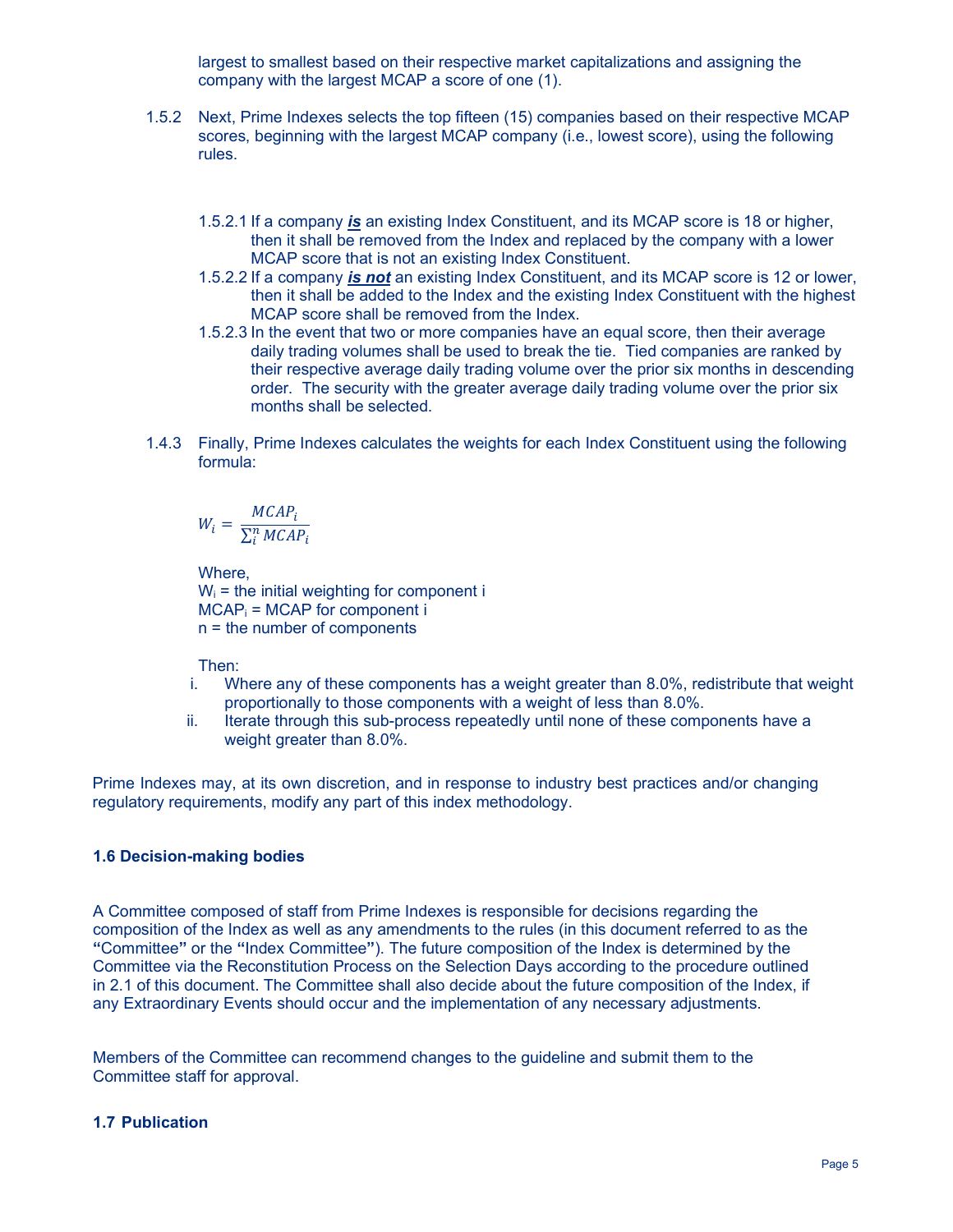Information relevant for calculating the Index are made available on http://www.primeindexes.com and sub-pages.

#### 1.8 Historical data

Historical data will be maintained from the Base Date.

#### **Licensing**

Licenses to use the Index as the underlying value for derivative instruments or investment products are issued to stock exchanges, banks, financial services providers and investment houses by Prime Indexes.

#### 2 Composition of the Index

#### 2.1 Selection of the Index Constituents

Any equity security must satisfy the following eligibility requirements in order for it to be considered for selection as an Index Constituent:

- Headquarters Requirement. The issuer of the Index Constituent (the "Index Constituent Issuer") must be headquartered in the U.S., as determined by Prime Indexes based on the Index Constituent Issuer's regulatory filings;
- Listing Requirement. Each Index Constituent must be listed on a U.S. national securities exchange;
- Industry Requirement. Each Index Constituent Issuer must be classified as an "Internet" Company," a "Semiconductor Manufacturer," an "Electric Vehicle Manufacturer", or a "Consumer Electronics Company" as determined by Prime Indexes, based on the Index Constituent Issuer's regulatory filings, website content, and other related material.

Internet Companies are high-growth consumer-facing companies that (a) are dependent on transactions that they or their customers execute or facilitate on the internet, or (b) distribute their products or services on the internet, or (c) rely on their own internet-based user interface for customers to engage in business with the company or with third-parties. They include, but are not limited to, companies in the following sub-industries: Internet Software & Services, Home Entertainment Software, Internet Retail, Mobile Internet, Internet Commerce, Financial Services, Social Media, Internet Advertising, Travel Platforms, Internet Radio and Video, Website Development and Digital Marketing Platforms.

Semiconductor Manufacturers are high-growth companies that manufacture microprocessors, graphics processors, and memory chips that are used primarily in personal computing devices.

Electric Vehicle Manufacturers are companies that design, develop, manufacture, and sell electric vehicles. Companies in this category have electric vehicle and related sales that comprise over 50% of the revenue from aggregate vehicle sales.

Consumer Electronics Companies are those that design, manufacture and sell consumer-facing mobile communication and media devices or portable digital music players.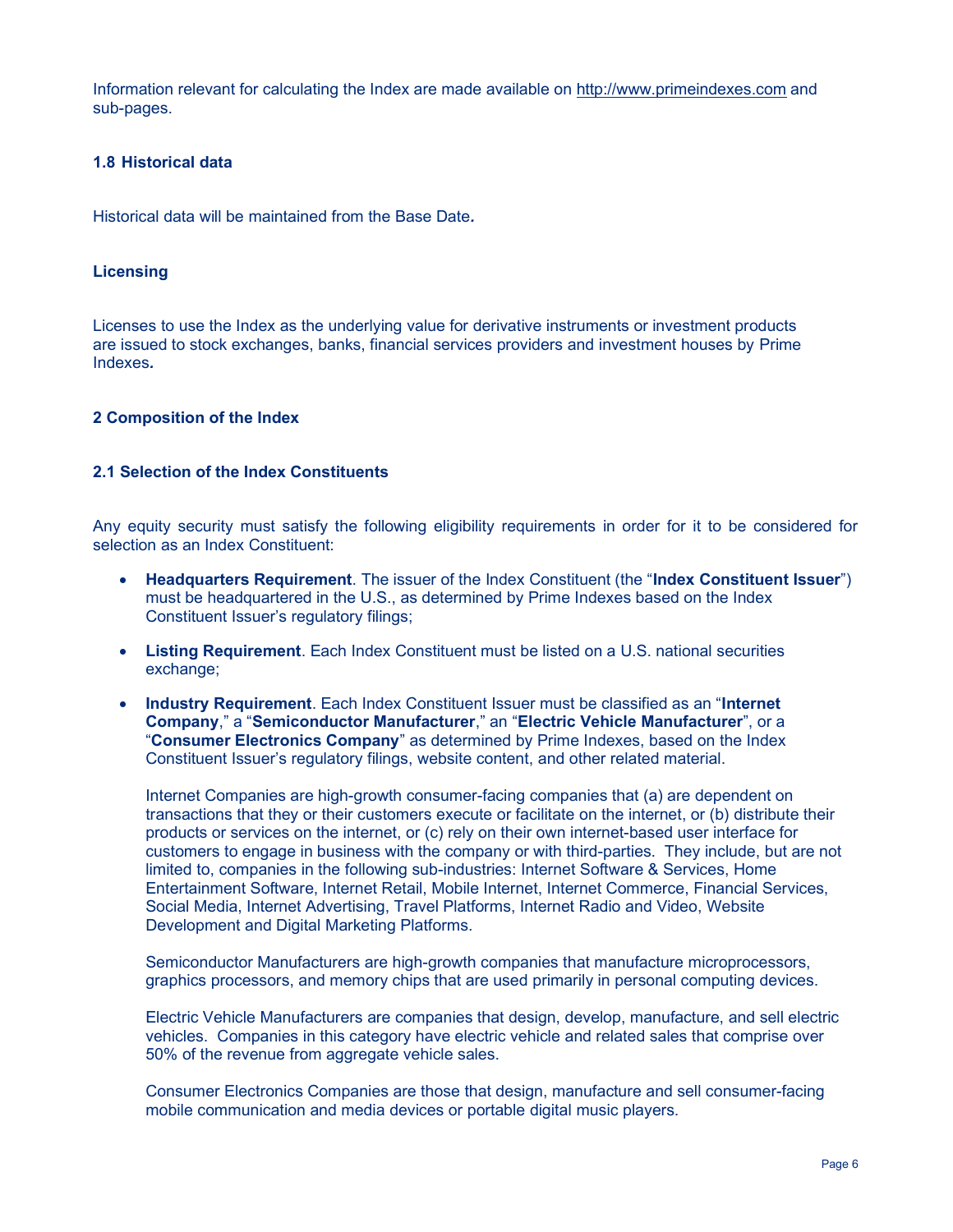The company universe is then further refined to identify a selection pool that satisfies the following eligibility requirements:

- Security Type Requirement: Each Index Constituent must be an equity security, and not a closedend fund, exchange-traded fund, investment vehicle or royalty trust;
- Initial Market Capitalization Requirement: Each initial Index Constituent as of the Base Date must have had a market capitalization of \$15 billion or greater; and
- Trading Volume Requirement: Each Index Constituent must have an average daily trading volume of at least 100,000 shares over the six months prior to the relevant Selection Day.

Prime Indexes maintains a universe of eligible companies based on the above criteria, which is updated on each Selection Day (as defined below), as applicable. On each Selection Day, Prime Indexes ranks the eligible companies from highest to lowest market capitalization, and then selects the fifteen (15) companies from such universe to be Index Constituents. Absent an Extraordinary Adjustment (as defined below), the Index Constituents will remain unchanged until the next Selection Day.

#### 2.2 Ordinary adjustment

Prime Indexes assigns each Index Constituent its quarterly weighting (the "**Selection Weight**") three (3) Thursdays before the third Friday of March, June, September, and December, or if such Thursday is not an Index Trading Day, the next Index Trading Day (the "Selection Day"). The new weightings are implemented on each third Friday of March, June, September, and December, or, if such Friday is not an Index Trading Day, the next Index Trading Day (an "**Adjustment Day**"). The Index Constituents will remain unchanged until the next Selection Day, absent any Extraordinary Adjustments, but the weighting of each Index Constituent will fluctuate as a result of changes in its price.

## 2.3 Extraordinary adjustment

Upon the occurrence of an Extraordinary Event, Prime Indexes will remove an Index Constituent and redistribute its weighting proportionately to the remaining Index Constituents as of the close of business on the Index Trading Day that the Extraordinary Event has been determined to have occurred by Prime Indexes.

In the event of the Insolvency of an Index Constituent Issuer, the Index Constituent will remain in the Index until the next Adjustment Day. If a Closing Price for the affected Index Constituent is not available on an Index Trading Day, the most recent market price will be applied as the Closing Price for such Index Constituent at such time, as determined in each case by the Index Calculation Agent. If a market price is not available on an Index Trading Day, the Closing Price for this Index Constituent will be zero. Prime Indexes may also decide to eliminate the respective Index Constituent prior to the next Adjustment Day.

An "Extraordinary Event" consists of the following:

- a Merger
- a Takeover Bid
- a Delisting
- a Nationalization
- an Insolvency

A "Merger" is any of the following events: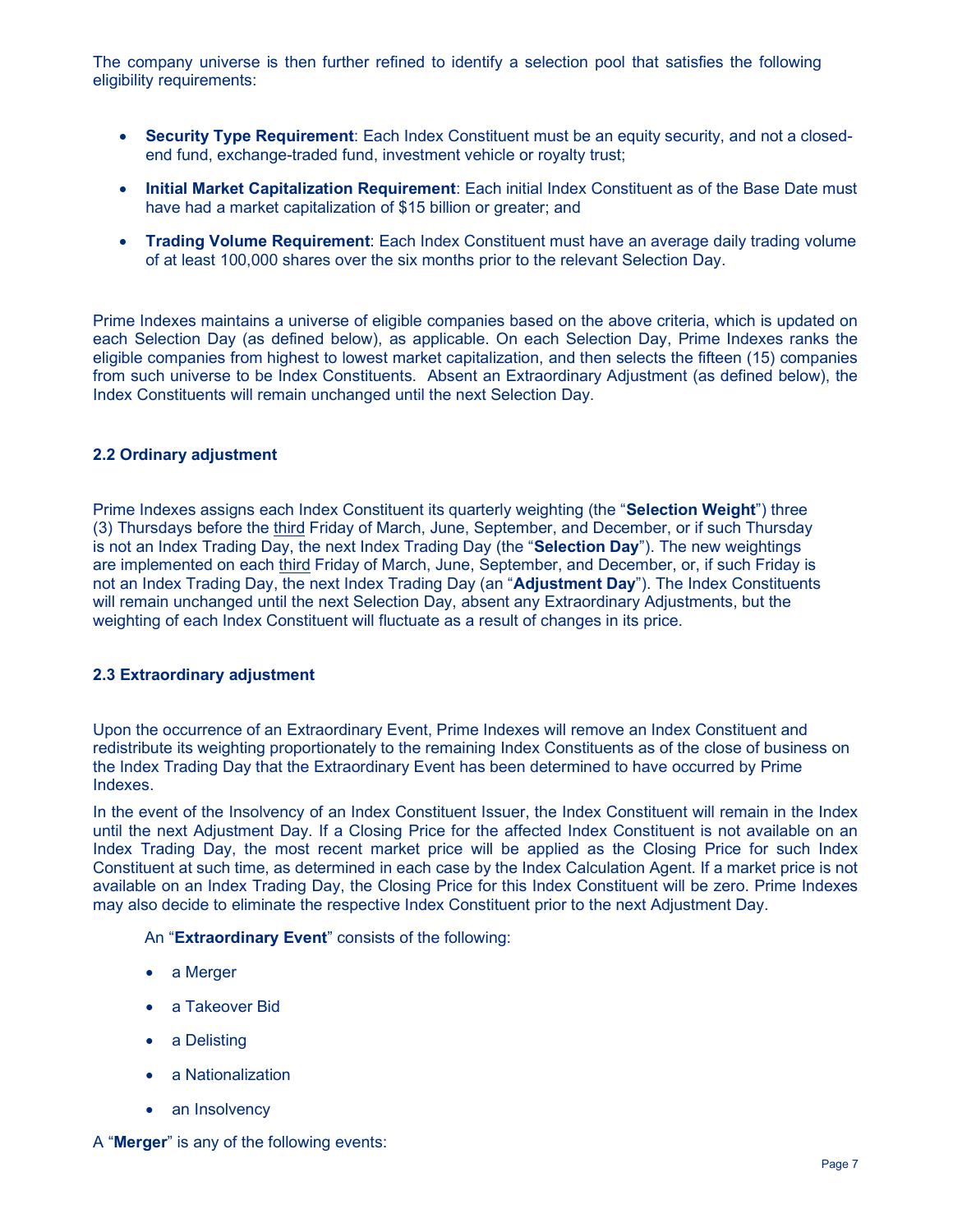- a change in the security class or a conversion of a share class that results in a transfer or an ultimate definite obligation to transfer all shares of an Index Constituent in circulation to another legal person;
- a merger (either by acquisition or through forming a new structure) or a binding obligation on the part of the Index Constituent Issuer to exchange shares with another legal person (except in a merger or share exchange under which the Index Constituent Issuer is the acquiring or remaining company and which does not involve a change in security class or a conversion of all the shares of the Index Constituent in circulation);
- a takeover offer, exchange offer, other offer or another act of a legal person for the purposes of acquiring or otherwise obtaining from the Index Constituent Issuer all of the issued shares of the Index Constituent that entails a transfer or the irrevocable obligation to transfer all such shares (with the exception of those shares held and controlled by the legal person); or
- a merger (either by acquisition or through forming a new structure) or a binding obligation on the part of an Index Constituent Issuer or its subsidiaries to exchange Index Constituent Issuer shares with another legal person, whereby the issuer of such Index Constituent shares is the acquiring or remaining company and it does not involve a change in the class or a conversion of all the issued Index Constituent shares, but the Index Constituent shares in circulation directly prior to such an event (except for the shares held and controlled by the legal person) represent in total less than 50% of the Index Constituent shares in circulation directly subsequent to such an event.

A "Takeover Bid" is a bid to acquire, an exchange offer or any other offer or act of a legal person that results in such legal person acquiring, as part of an exchange or otherwise, more than 10% and less than 100% of the voting shares of the Index Constituent in circulation or the right to acquire these shares, as determined by the Index Calculation Agent based on notices submitted to public or self-regulatory authorities or other information considered by the Index Calculation Agent to be relevant.

A "Delisting" occurs if the primary exchange of an Index Constituent announces pursuant to such exchange's regulations that the listing of, the trading in or the issuing of public quotes on the Index Constituent at such exchange has ceased immediately or shall cease at a later date, for whatever reason (provided that the delisting is not because of a Merger or a Takeover Bid), and the Index Constituent is not immediately listed, traded or quoted again on an exchange, trading or listing system, acceptable to the Index Calculation Agent.

"Nationalization" is a process whereby all shares of an Index Constituent or the majority of the assets of an Index Constituent Issuer are nationalized or are expropriated or otherwise must be transferred to public bodies, authorities or institutions.

"Insolvency" occurs with respect to an Index Constituent if (i) all shares of the Index Constituent must be transferred to a trustee, liquidator, insolvency administrator or a similar public officer as result of a voluntary or compulsory liquidation, insolvency or winding-up proceedings or comparable proceedings affecting such Index Constituent Issuer, or (ii) the holders of the shares of an Index Constituent are legally enjoined from transferring the shares of such Index Constituent.

# 3 Calculation of the Index

# 3.1 Index formula

On each Index Trading Day, the Index level is calculated every 15 seconds in accordance with the following formula:

$$
Index_t = \frac{\sum_{i=1}^{n} x_{i,t} \times p_{i,t}}{D_t}
$$

where,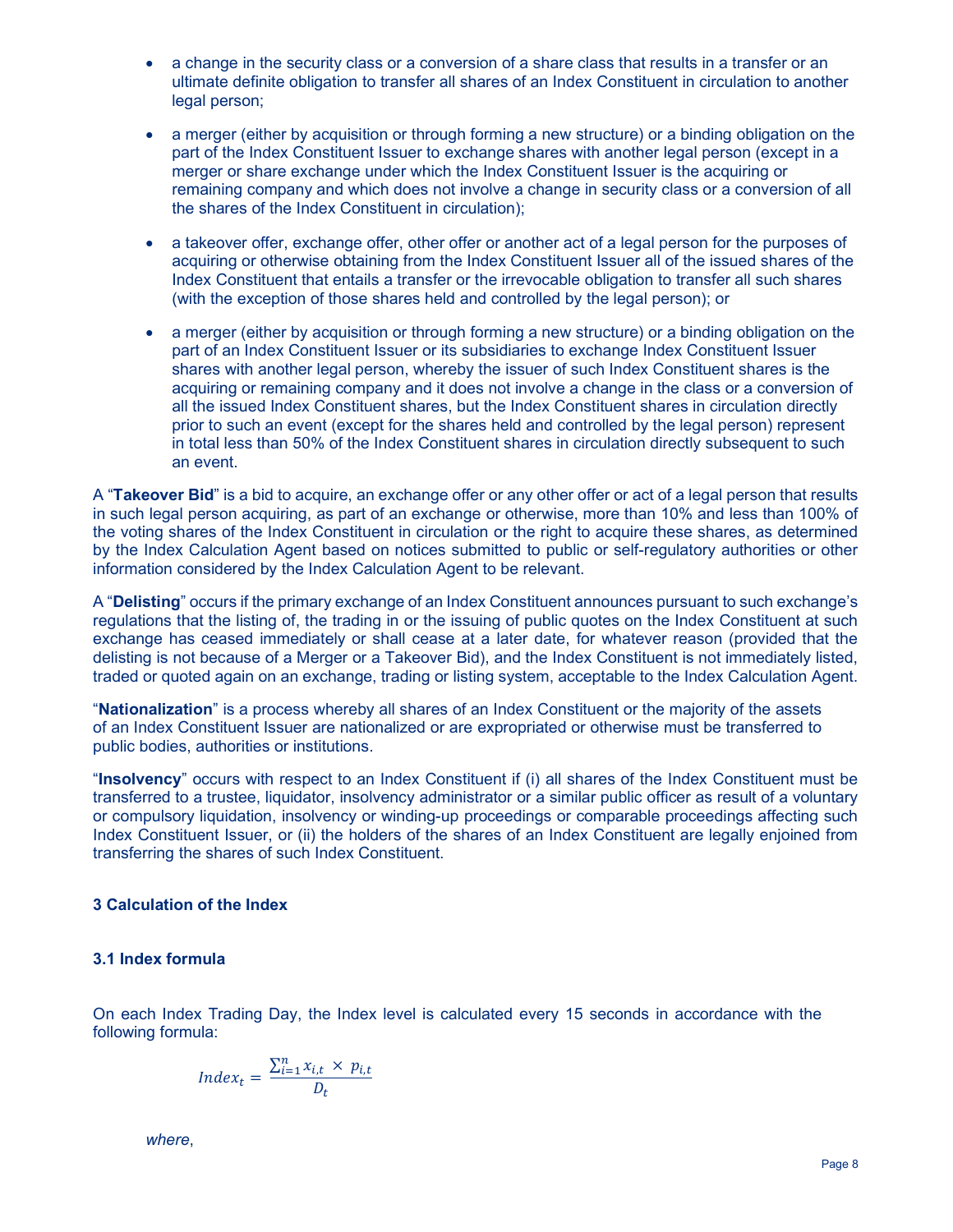$Index_t$  = the Index level on Index Trading Day t

 $x_{i,t}$  = Number of Index Shares of Index Constituent  $i$  on Index Trading Day  $t$ 

 $p_{_{i,t}}$ = Market price of Index Constituent  $i$  on Index Trading Day  $t$ 

 $D_{\overline{t}}$ = Divisor on Index Trading Day  $t$ 

An "**Index Trading Day**", in relation to the Index is a Business Day (or a day that would have been a Business Day if an Index Disruption Event, as defined below, had not occurred). The Index Calculation Agent is ultimately responsible for determining whether a certain day is an Index Trading Day with regard to the Index or an Index Constituent.

"Index Shares" with respect to any Index Constituent is calculated on each Selection Day and represents the number of hypothetical shares (including a fraction thereof) of an Index Constituent to be included in the Index. For any Index Constituent, this number equals the ratio of (a) the Selection Weight of the Index Constituent on such Selection Day, multiplied by the Index level on such day, to (b) the Closing Price of the Index Constituent on such day. Index Shares for any Index Constituent remain constant between Selection Days unless there is a corporate action (see "Corporate Actions" below).

 The initial Divisor on the Base Date is calculated according to the following formula and will remain fixed until the earlier of the first Adjustment Day and the Index Trading Day when an unscheduled Divisor change is required as a result of certain corporate actions or dividends:

$$
D_t = \frac{\sum_{i=1}^n (p_{i,t} \times x_{i,t})}{100}
$$

 After the close of trading on each Adjustment Day t, or on an Index Trading Day on which an unscheduled Divisor change is required as a result of certain corporate actions or dividends, the new Divisor is calculated using the formula below and will remain fixed until the earlier of the next Adjustment Day and an Index Trading Day when an unscheduled Divisor change is required:

$$
D_t = \frac{\sum_{i=1}^{n} (p_{i,t} \times x_{i,t})}{Index_t}
$$

This Divisor is valid starting on the immediately following Index Trading Day.

The value of the Index will be rounded to four (4) decimal places. The number of Index Shares of the Index Constituents will be rounded to the nearest whole number. Closing Prices will be rounded to six (6) decimal places, and the Divisor shall be rounded to six (6) decimal places.

#### 3.2 Accuracy

The value of the Index shall be rounded to four (4) decimal places.

The Number of Index Shares of the Index Constituents shall be rounded to integers.

Trading Prices and foreign exchange rates shall be rounded to six decimal places.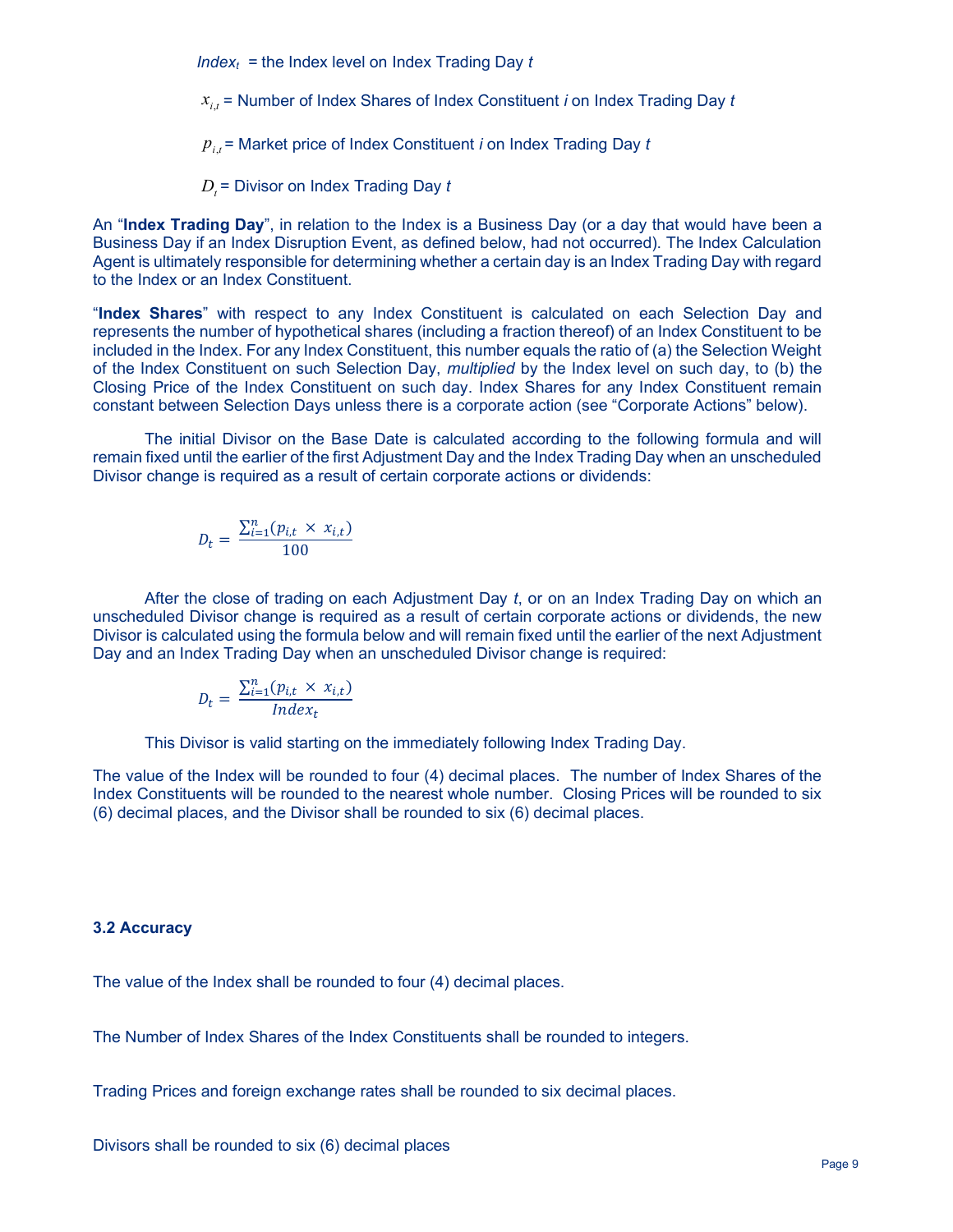#### 3.3 Adjustments

Indices will be adjusted for systematic changes in prices once the changes become effective. This requires the new Number of Index Shares of the affected Index Constituent and the Divisor to be calculated on an ex-ante basis.

The Index will be adjusted for distributions, capital increases and stock splits.

This procedure ensures that the first ex quote can be properly reflected in the calculation of the Index. This ex-ante procedure assumes the general acceptance of the Index calculation formula as well as open access to the parameter values used. The calculation parameters are provided by the Index Calculation Agent.

#### 3.4 Dividends and other distributions

Dividend payments and other distributions are reflected in the level of the Index via an adjustment of the Divisor. On the ex-dividend date for each Index Constituent, the new Divisor is calculated as follows:

$$
D_{t+1} = D_t \times \frac{\sum_{i=1}^{n} (p_{i,t} \times x_{i,t}) - (x_{i,t} \times y_{i,t} \times g_{i,t})}{\sum_{i=1}^{n} (p_{i,t} \times x_{i,t})}
$$

where,

 $p_{i,t}^{\parallel}$ = Closing Price of Index Constituent  $i$  on Index Trading Day  $t$ 

 $x_{i,t}$  = Number of Index Shares of Index Constituent  $i$  on Index Trading Day  $t$ 

 $y_{i,t}$  = Distribution of Index Constituent *i* having ex-date t+1, multiplied by the Dividend Correction Factor

 $g_{i,t}$  = Currency exchange rate to convert the non-USD amount of a distribution of Index Constituent *i* on Index Trading Day *t* into USD (if such distribution is made in USD,  $g_{it}$  equals 1)

 $\overline{D}_t^-$  = Divisor on Index Trading Day  $t$ 

 $D_{t+1}$  = Divisor on Index Trading Day  $t+1$ 

The "Dividend Correction Factor" is calculated as one (1) minus the applicable withholding tax rate and/or other applicable tax rate currently prevalent in the respective country.

# 3.5 Corporate actions

#### 3.5.1 Principles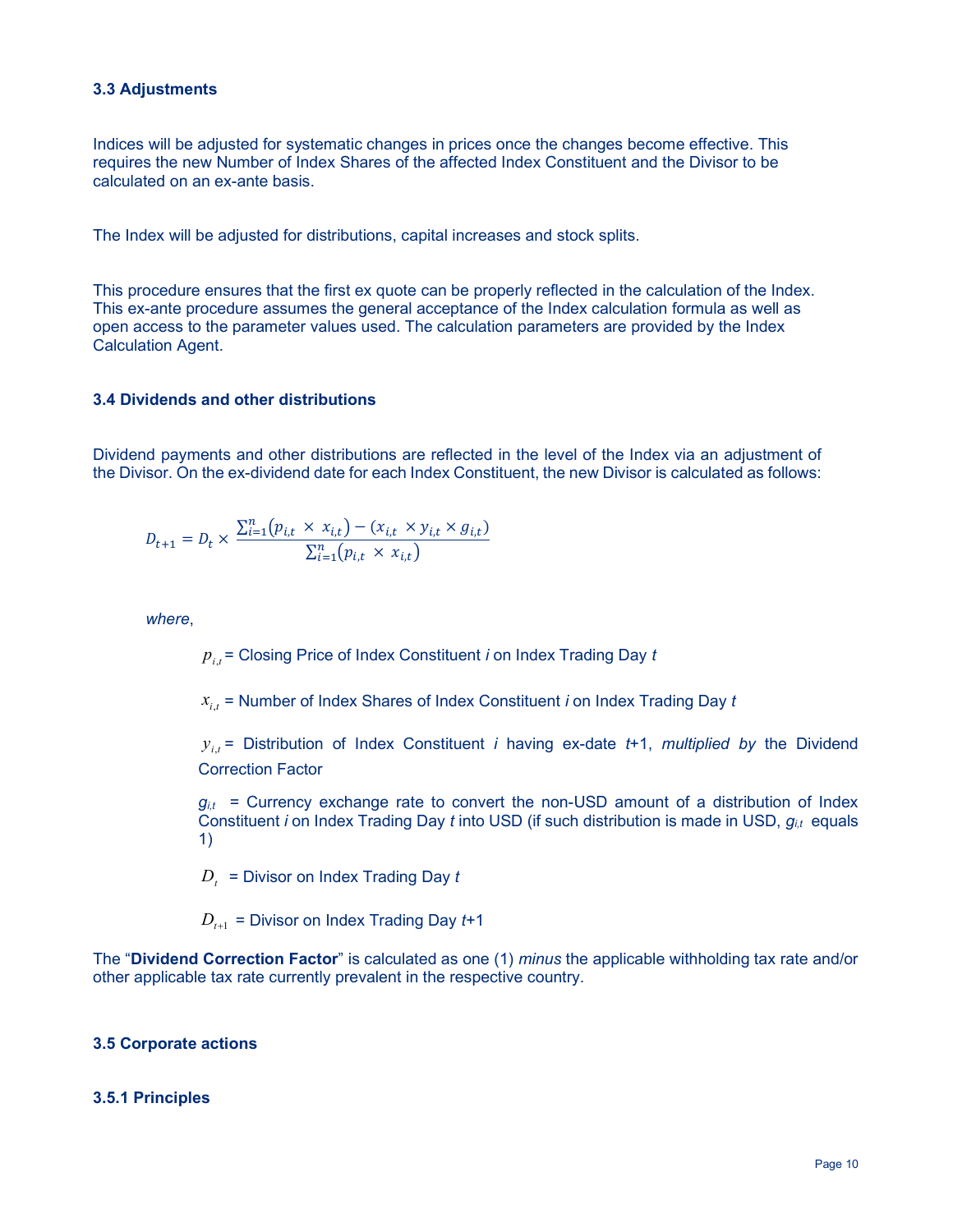Following an announcement by an Index Constituent Issuer of the terms and conditions of a corporate action (as disseminated by that Index Constituent Issuer, its primary exchange, or market data vendor that aggregates such data), the Index Calculation Agent will determine whether such corporate action has a dilutive, concentrative or similar effect on the price of the relevant Index Constituent. The Index Calculation Agent will make any necessary adjustments that it deems appropriate in order to take into account the dilutive, concentrative or similar effect, and shall determine the date (using the effective date as disclosed by the Index Constituent Issuer or primary exchange, or market data vendor) on which such adjustments will become effective.

Examples of corporate actions that may trigger an adjustment by the Index Calculation Agent are set forth below.

#### 3.5.2 Capital increases

For capital increases affecting any Index Constituent that has an ex-date on Index Trading Day t+1, the Index is adjusted as follows:

$$
x_{i,t+1} = x_i * \frac{1+B}{1}
$$

where,

 $x_{i,t+1}$  = Number of Index Shares of the affected Index Constituent *i* on Index Trading Day  $f+1$ 

 $x_{i,t}$  = Number of Index Shares of the affected Index Constituent *i* on Index Trading Day t

B = Shares of the affected Index Constituent i received as a result of capital increase for every such share held prior to such increase

$$
p_{i,t+1} = \frac{p_{i,t} + s \cdot B}{1 + B}
$$

where,

 $p_{i,t+1}$  = Updated Closing Price of the affected Index Constituent *i* on Index Trading Day t+1

 $p_{i,t}$  = Closing Price of the affected Index Constituent *i* on Index Trading Day *t* 

s = Subscription Price of the affected Index Constituent *i* 

$$
D_{t+1} = D_t \times \frac{\sum_{i=1}^{n} (p_{i,t} \times x_{i,t}) + \sum_{i=1}^{n} [(p_{i,t+1} \times x_{i,t+1}) - (p_{i,t} \times x_{i,t})]}{\sum_{i=1}^{n} (p_{i,t} \times x_{i,t})}
$$

where,

 $=$  Divisor on Index Trading Day  $t+1$  $D_{t+1}$ 

- $=$  Closing Price of Index Constituent *i* on Index Trading Day  $t$  $p_{i,t}$
- = Number of Index Shares of the affected Index Constituent i on Index Trading Day t  $x_{i,t}$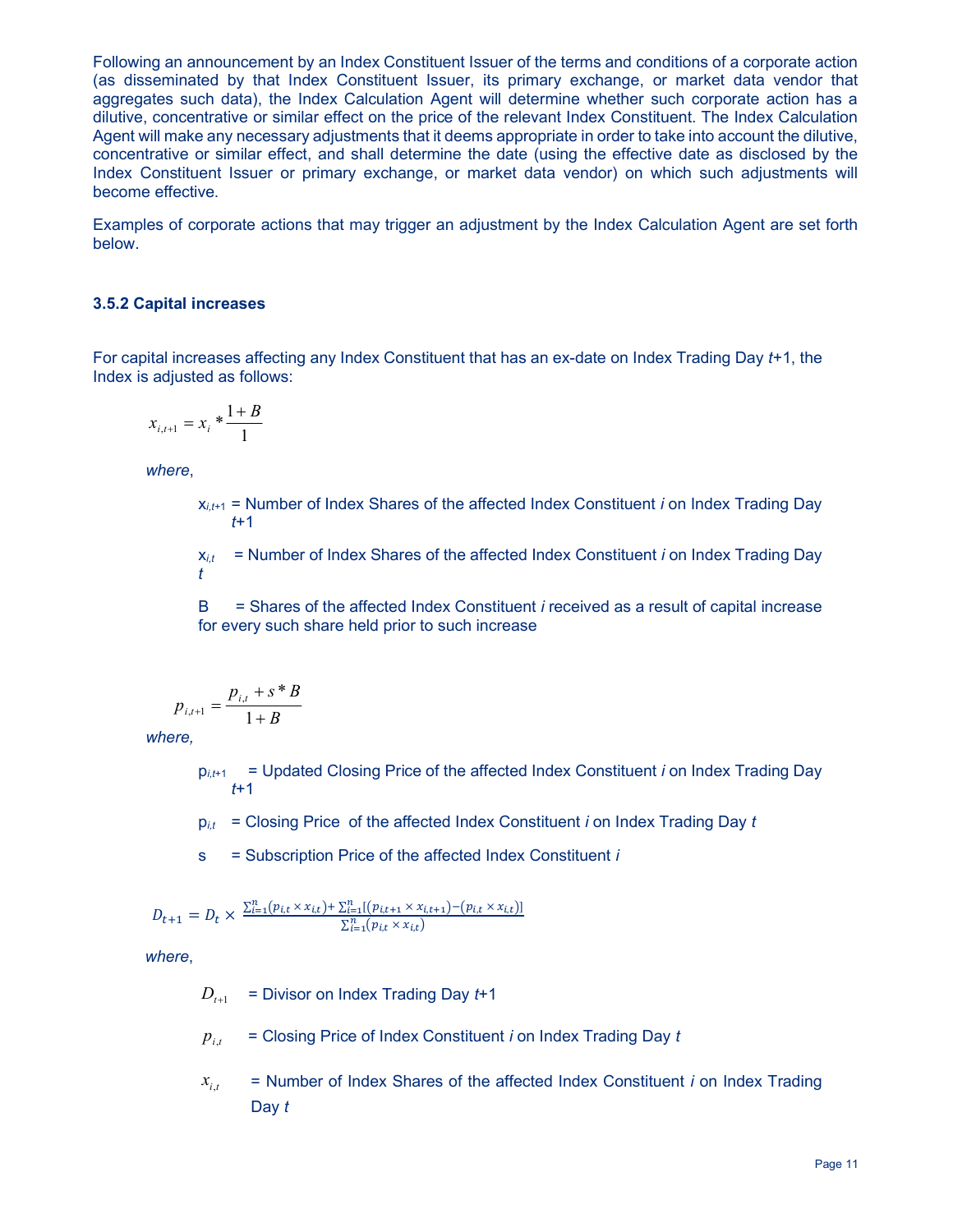- = Hypothetical Closing Price of the affected Index Constituent i on Index Trading Day  $t+1$  $p_{i,t+1}$
- $=$  Number of Index Shares of the affected Index Constituent  $i$  on Index Trading Day  $t+1$  $x_{i,t+1}$
- $=$  Divisor on Index Trading Day  $t$  $D_t$

#### 3.5.3 Share splits

For share splits or reverse splits affecting any Index Constituent that has an ex-date on Index Trading Day t+1, the new number of Index Shares with respect to such Index Constituent is calculated as follows:

$$
x_{i,t+1} = x_{i,t} * B
$$

where,

- $x_{i,t+1}$  = Number of Index Shares of the affected Index Constituent *i* on Index Trading Day  $t+1$
- $x_{i,t}$  = Number of Index Shares of the affected Index Constituent *i* on Index Trading Day t

 $B =$  Shares of the affected Index Constituent *i* received as a result of the share split for every such share held prior to such share split

#### 3.5.4 Constituent distributions

For distributions on any Index Constituent that has an ex-date on Index Trading Day t+1, the new number of Index Shares with respect to such Index Constituent is calculated as follows:

$$
x_{i,t+1} = x_{i,t} * (1 + B)
$$

where,

- $x_{i,t+1}$  = Number of Index Shares of the affected Index Constituent *i* on Index Trading Day  $t+1$
- $x_{i,t}$  = Number of Index Shares of the affected Index Constituent *i* on Index Trading Day t
- B = Shares of the affected Index Constituent i received as a result of the distribution for every such share held prior to such distribution

#### 3.6 Calculation of the Index in the event of a Index Disruption Event

The Index may not be calculated in the event of a Index Disruption Event or Force Majeure Event (unforeseeable or unavoidable circumstances, including but not limited to act of God, war, crime, or terrorism). If the Index Disruption Event or Force Majeure Event continues over a period of eight Trading Days, then the Committee shall determine the necessary action (including but not limited to taking into account the market conditions prevailing at this point in time, the last quoted Trading Price for each of the Index Constituents as well as any other conditions that it deems relevant for calculating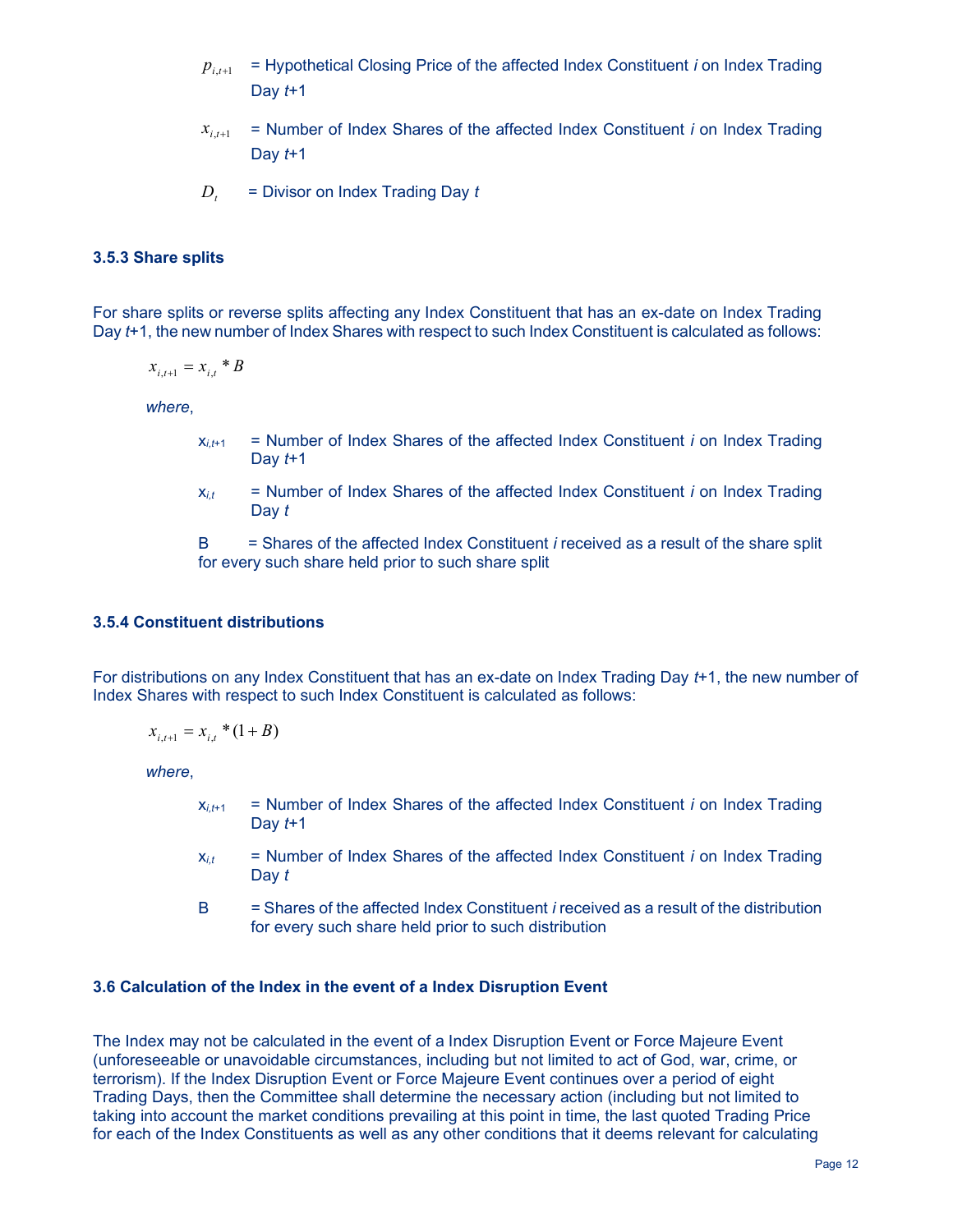the Index value) such that the affected securities resulting from the Index Disruption Event are no longer causing such disruption to occur.

# 4. Definitions

"Index Constituent" is each security currently included in the Index.

"Number of Shares" is in respect of an Index Constituent and any given Business Day the number or fraction of shares included in the Index. It is calculated for any Index Constituent as the ratio of (A) the Percentage Weight of an Index Constituent multiplied by the Index value and (B) its Trading Price.

"Percentage Weight" of an Index Constituent is the ratio of its Trading Price multiplied by its Number of Shares divided by the Index value.

"Dividend Correction Factor" is calculated as 1 minus the applicable withholding tax rate and/or other applicable tax rate currently prevalent in the respective country.

In particular an "Extraordinary Event" is

- a Merger
- a Takeover bid
- a delisting
- the Nationalisation of a company
- Insolvency

The Trading Price for this Index Constituent on the day the event came into effect is the last available market price for this Index Constituent quoted on the Exchange on the day the event came into effect (or, if a market price is not available for the day the event came into effect, the last available market price quoted on the Exchange on a day specified as appropriate by the Index Calculation Agent), as determined by the Index Calculation Agent, and this price is used as the Trading Price of the particular Index Constituent until the end of the day on which the composition of the Index is next set.

In the event of the Insolvency of an issuer of an Index Constituent the Index Constituent shall remain in the Index until the next Adjustment Day. As long as a market price for the affected Index Constituent is available on a Business Day, this shall be applied as the Trading Price for this Index Constituent on the relevant Business Day, as determined in each case by the Index Calculation Agent. If a market price is not available on a Business Day the Trading Price for this Index Constituent is set to zero. The Committee may also decide to eliminate the respective Index Constituent at an earlier point in time prior to the next Adjustment Day. The procedure in this case is identical to an elimination due to and Extraordinary Event.

An Index Constituent is "delisted" if the Exchange announces pursuant to the Exchange regulations that the listing of, the trading in or the issuing of public quotes on the Index Constituent at the Exchange has ceased immediately or shall cease at a later date, for whatever reason (provided delisting is not because of a Merger or a Takeover bid), and the Index Constituent is not immediately listed, traded or quoted again on an exchange, trading or listing system, acceptable to the Index Calculation Agent.

"Insolvency" occurs with regard to an Index Constituent if  $(A)$  all shares of the respective issuer must be transferred to a trustee, liquidator, insolvency administrator or a similar public officer as result of a voluntary or compulsory liquidation, insolvency or winding-up proceedings or comparable proceedings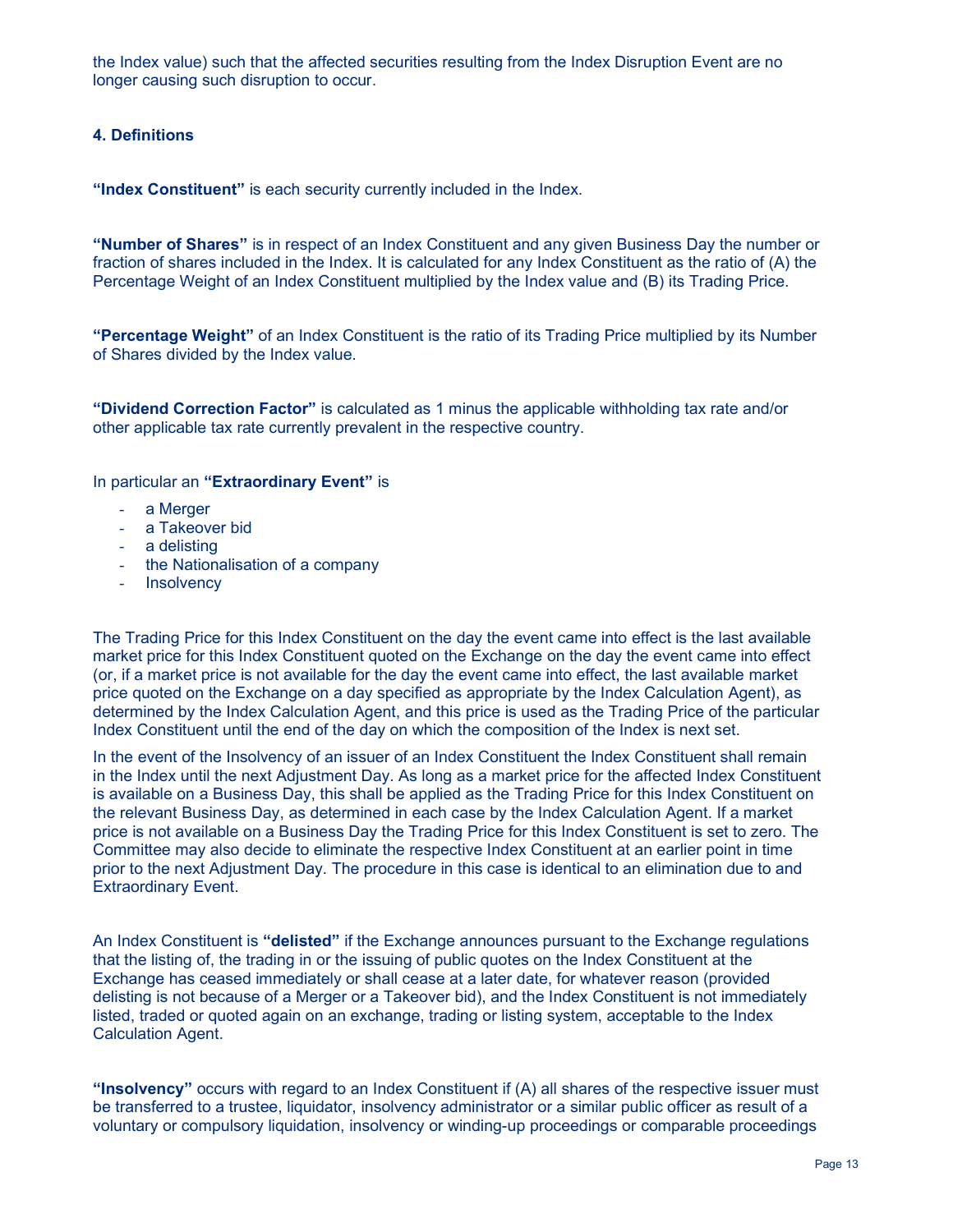affecting the issuer of the Index Constituents or (B) the holders of the shares of this issuer are legally enjoined from transferring the shares.

A "Takeover bid" is a bid to acquire, an exchange offer or any other offer or act of a legal person that results in the related legal person acquiring as part of an exchange or otherwise more than 10% and less than 100% of the voting shares in circulation from the issuer of the Index Constituent or the right to acquire these shares, as determined by the Index Calculation Agent based on notices submitted to public or self-regulatory authorities or other information considered by the Index Calculation Agent to be relevant.

With regard to an Index Constituent a "Merger" is

- (i) a change in the security class or a conversion of this share class that results in a transfer or an ultimate definite obligation to transfer all the shares in circulation to another legal person,
- (ii) a merger (either by acquisition or through forming a new structure) or a binding obligation on the part of the issuer to exchange shares with another legal person (except in a merger or share exchange under which the issuer of this Index Constituent is the acquiring or remaining company and which does not involve a change in security class or a conversion of all the shares in circulation),
- (iii) a takeover offer, exchange offer, other offer or another act of a legal person for the purposes of acquiring or otherwise obtaining from the issuer 100% of the shares issued that entails a transfer or the irrevocable obligation to transfer all shares (with the exception of shares which are held and controlled by the legal person), or
- (iv) a merger (either by acquisition or through forming a new structure) or a binding obligation on the part of the issuer of the share or its subsidiaries to exchange shares with another legal person, whereby the issuer of the share is the acquiring or remaining company and it does not involve a change in the class or a conversion of the all shares issued, but the shares in circulation directly prior to such an event (except for shares held and controlled by the legal person) represent in total less than 50% of the shares in circulation directly subsequent to such an event.

The "Merger Date" is the date on which a Merger is concluded or the date specified by the Index Calculation Agent if such a date cannot be determined under the law applicable to the Merger.

"Nationalisation" is a process whereby all shares or the majority of the assets of the issuer of the shares are nationalised or are expropriated or otherwise must be transferred to public bodies, authorities or institutions.

"Exchange" is, in respect of Index and every Index Constituent, the respective primary exchange where the Index Constituent has its primary listing. The Committee may decide to declare a different stock exchange the "Exchange" for trading reasons, even if the company is only listed there via a Stock Substitute.

"Stock Substitute" includes in particular American Depository Receipts (ADR) and Global Depository Receipts (GDR).

With regard to an Index Constituent (subject to the provisions given above under "Extraordinary Events") the "Trading Price" in respect of a Trading Day is the closing price on this Trading Day determined in accordance with the Exchange regulations. If the Exchange has no closing price for an Index Constituent, the Index Calculation Agent shall determine the Trading Price and the time of the quote for the share in question in a manner that appears reasonable to him.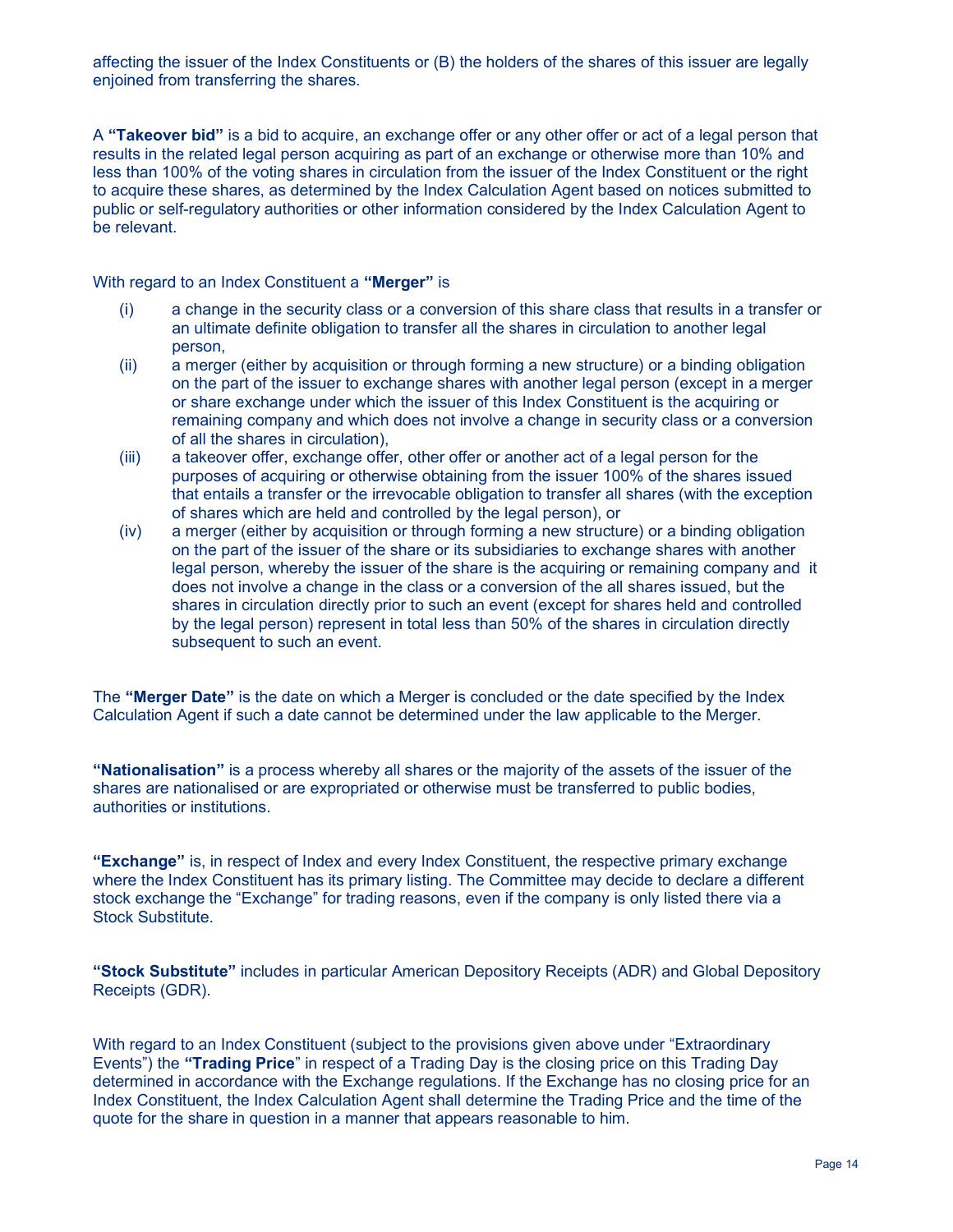A "Trading Day" is in relation to the Index or an Index Constituent a Trading Day on the Exchange (or a day that would have been such a day if a market disruption had not occurred), excluding days on which trading may be ceased prior to the normal Exchange closing time. The Index Calculation Agent is ultimately responsible as to whether a certain day is a Trading Day with regard to the Index or an Index Constituent or in any other connection relating to this document.

A "Business Day" is a day on which the New York Stock Exchange is open for trading.

The "Index Calculation Agent" is Solactive AG or any other appropriately appointed successor in this function.

The "Index Currency" is US Dollars.

"Market Capitalization" is with regard to each of the companies in the Index Universe on a Selection Day or Adjustment Day the value published as the Market Capitalization for this day.

As at the date of this document Market Capitalization is defined as the value of a company calculated by multiplying the number of shares outstanding of the company by its share price.

An "**Affiliated Exchange**" is with regard to an Index Constituent any exchange or trading or quotation system on which options and futures contracts on the Index Constituent in question are traded, as specified by the Index Calculation Agent.

# Index Disruption Events

An "Index Disruption Event" occurs if any of the following events occurs or is continuing on an Index Trading Day for an Index Constituent:

- 1. Trading is suspended or restricted (due to price movements that exceed the limits allowed by the relevant primary exchange or an Affiliated Exchange, or for other reasons) (i) across the entire primary exchange of any Index Constituent, (ii) in options or futures contracts on or with regard to an Index Constituent or an Index Constituent that is quoted on an Affiliated Exchange, or (iii) on the primary exchange or in a trading or quotation system (as determined by the Index Calculation Agent) in which an Index Constituent is listed or quoted;
- 2. An event that (in the assessment of the Index Calculation Agent) generally disrupts and affects the opportunities of market participants to execute on the relevant primary exchange transactions in respect of an Index Constituent or to determine market values for an Index Constituent or to execute on an Affiliated Exchange a transaction with regard to options and futures contracts on such Index Constituent or to determine market values for such options or futures contracts;
- 3. Trading on the relevant primary exchange or an Affiliated Exchange is ceased prior to the usual closing time, unless the early cessation of trading is announced by such exchange or Affiliated Exchange on the relevant Index Trading Day at least one hour before (i) the actual closing time for normal trading on such exchange or Affiliated Exchange on the Index Trading Day in question or, (ii) the order submission cutoff time for same-day order execution, if such a time requirement exists and is earlier than the actual closing time of such exchange or Affiliated Exchange on the Index Trading Day in question; or
- 4. A general moratorium is imposed on banking transactions in the country of the relevant primary exchange if the above-mentioned events are material in the assessment of the Index Calculation Agent, whereby the Index Calculation Agent makes his decision based on those circumstances that he considers reasonable and appropriate.

An "**Affiliated Exchange**" is, with respect to an Index Constituent, any exchange or trading or quotation system on which options and futures contracts on such Index Constituent are traded, as specified by the Index Calculation Agent.